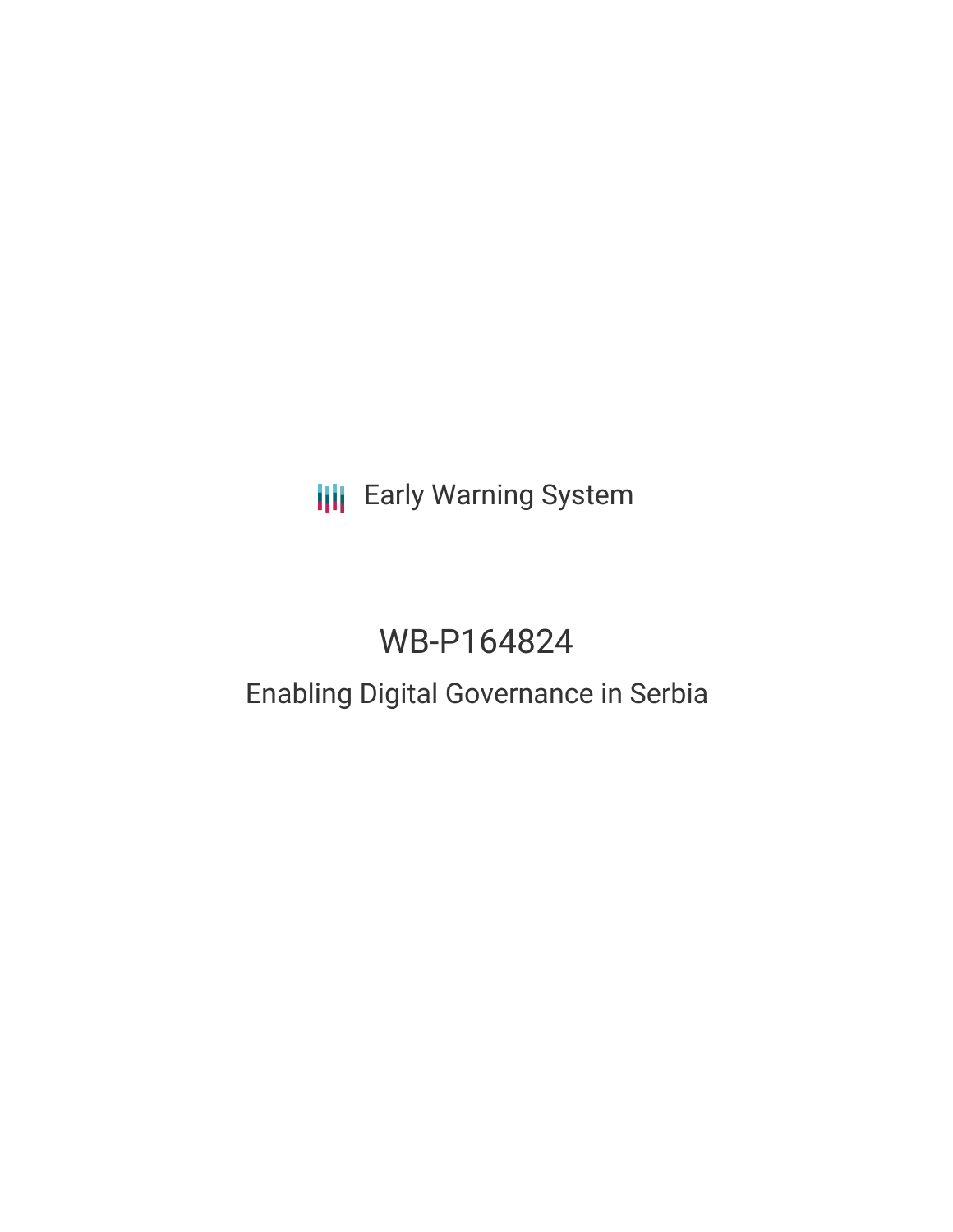

### **Quick Facts**

| <b>Countries</b>               | Serbia           |
|--------------------------------|------------------|
| <b>Financial Institutions</b>  | World Bank (WB)  |
| <b>Status</b>                  | Proposed         |
| <b>Bank Risk Rating</b>        | C                |
| <b>Sectors</b>                 | Communications   |
| <b>Investment Type(s)</b>      | Loan             |
| <b>Investment Amount (USD)</b> | $$50.00$ million |
| <b>Loan Amount (USD)</b>       | $$50.00$ million |
| <b>Project Cost (USD)</b>      | $$50.00$ million |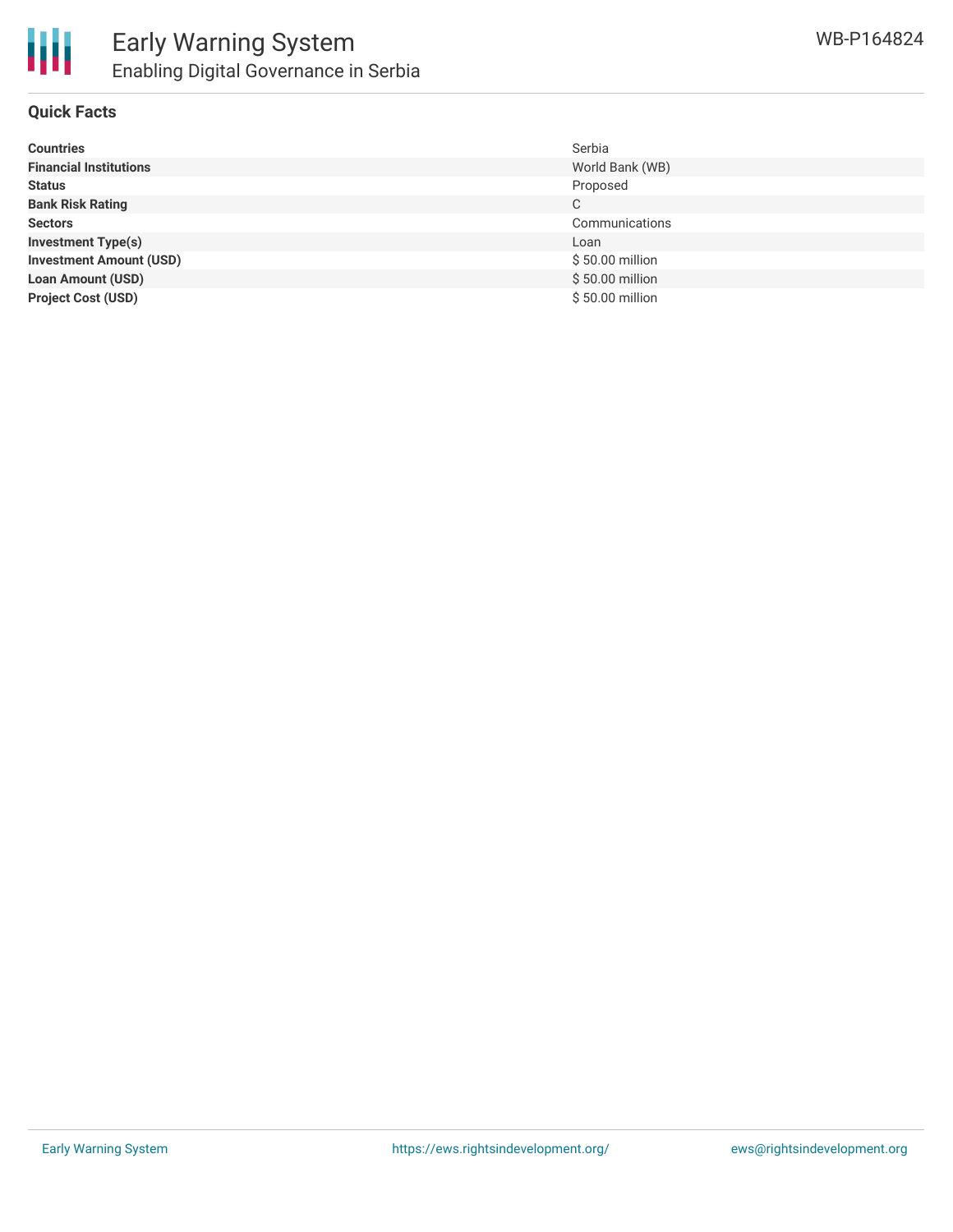

## **Project Description**

No project information provided at the time of disclosure.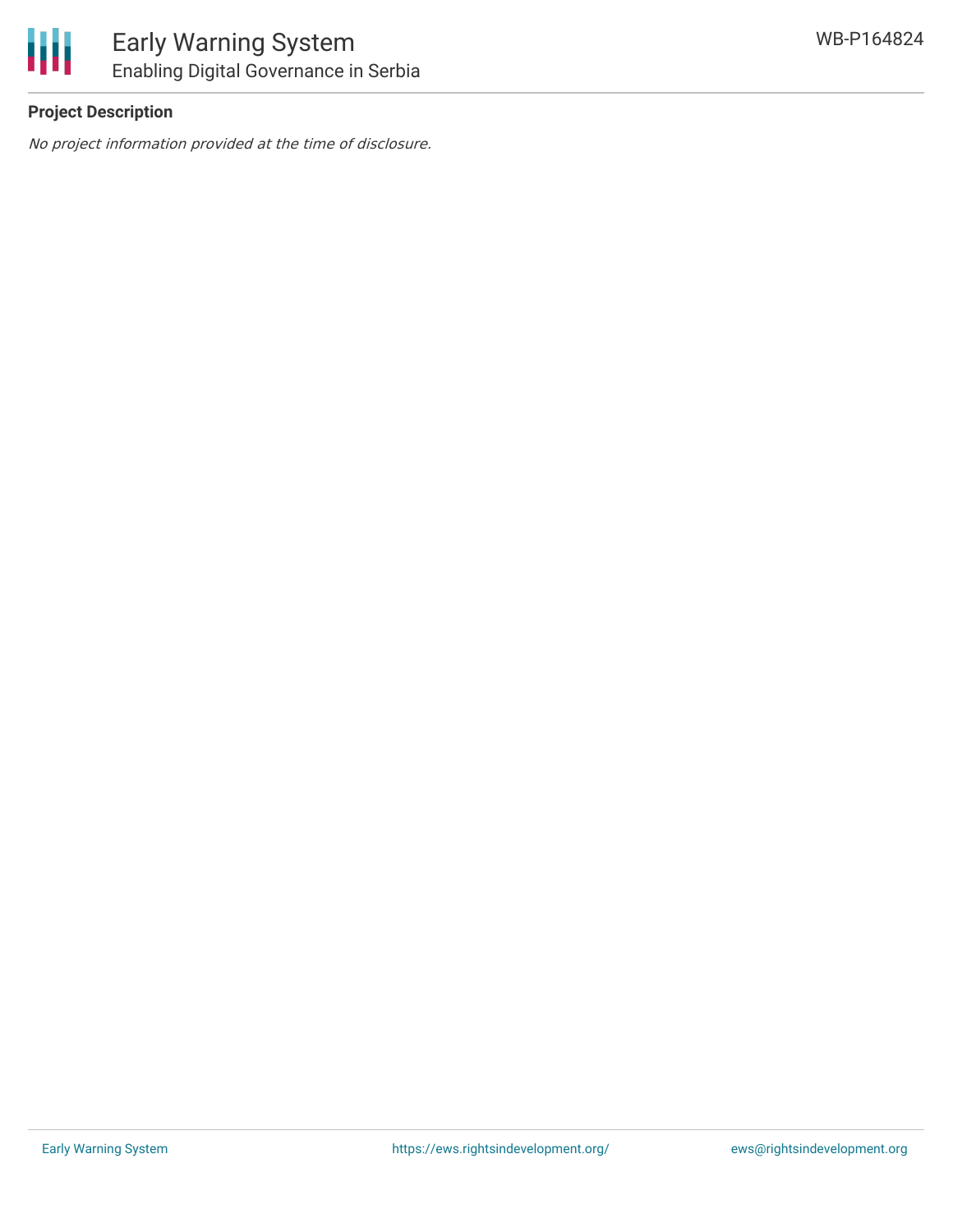## **Investment Description**

World Bank (WB)